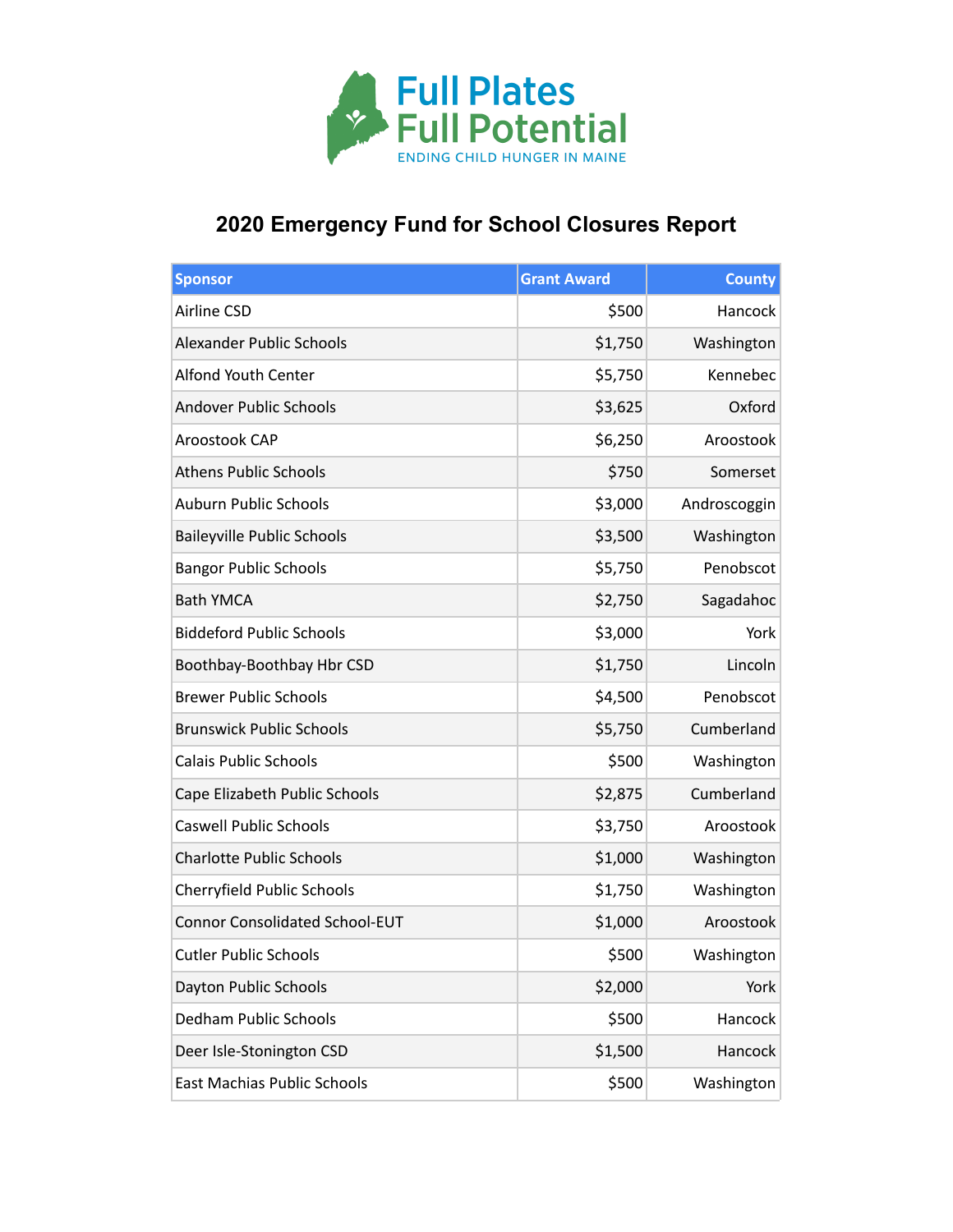| <b>Sponsor</b>                         | <b>Grant Award</b> | <b>County</b> |
|----------------------------------------|--------------------|---------------|
| <b>East Millinocket Public Schools</b> | \$2,875            | Penobscot     |
| East Range CSD                         | \$2,500            | Washington    |
| <b>Easton Public Schools</b>           | \$2,875            | Aroostook     |
| <b>Ellsworth Public Schools</b>        | \$750              | Hancock       |
| <b>Eustis Public Schools</b>           | \$2,500            | Franklin      |
| Five Town CSD                          | \$1,000            | Knox          |
| Georgetown Public Schools              | \$3,500            | Sagadahoc     |
| <b>Gorham Public Schools</b>           | \$1,000            | Cumberland    |
| <b>Greenbush Public Schools</b>        | \$2,750            | Penobscot     |
| Harmony Public Schools                 | \$3,500            | Somerset      |
| <b>Hermon Public Schools</b>           | \$2,000            | Penobscot     |
| Hope Public Schools                    | \$4,375            | Knox          |
| Indian Township                        | \$1,000            | Washington    |
| Kittery Public Schools                 | \$4,750            | York          |
| Lewiston Public Schools                | \$2,000            | Androscoggin  |
| Limestone Public Schools               | \$750              | Aroostook     |
| Lincolnville Public Schools            | \$2,250            | Waldo         |
| Lisbon Public Schools                  | \$3,250            | Androscoggin  |
| <b>Machias Public Schools</b>          | \$5,500            | Washington    |
| Madawaska Public Schools               | \$4,750            | Aroostook     |
| Medway Public Schools                  | \$2,750            | Penobscot     |
| Millinocket Public Schools             | \$4,500            | Penobscot     |
| <b>Mount Desert Public Schools</b>     | \$7,000            | Hancock       |
| MSAD 27                                | \$5,750            | Aroostook     |
| MSAD 46                                | \$2,250            | Penobscot     |
| <b>Orrington Public Schools</b>        | \$1,500            | Penobscot     |
| <b>Otis Public Schools</b>             | \$500              | Hancock       |
| <b>Pleasant Point</b>                  | \$750              | Washington    |
| <b>Portland Public Schools</b>         | \$1,000            | Cumberland    |
| <b>Princeton Public Schools</b>        | \$3,250            | Washington    |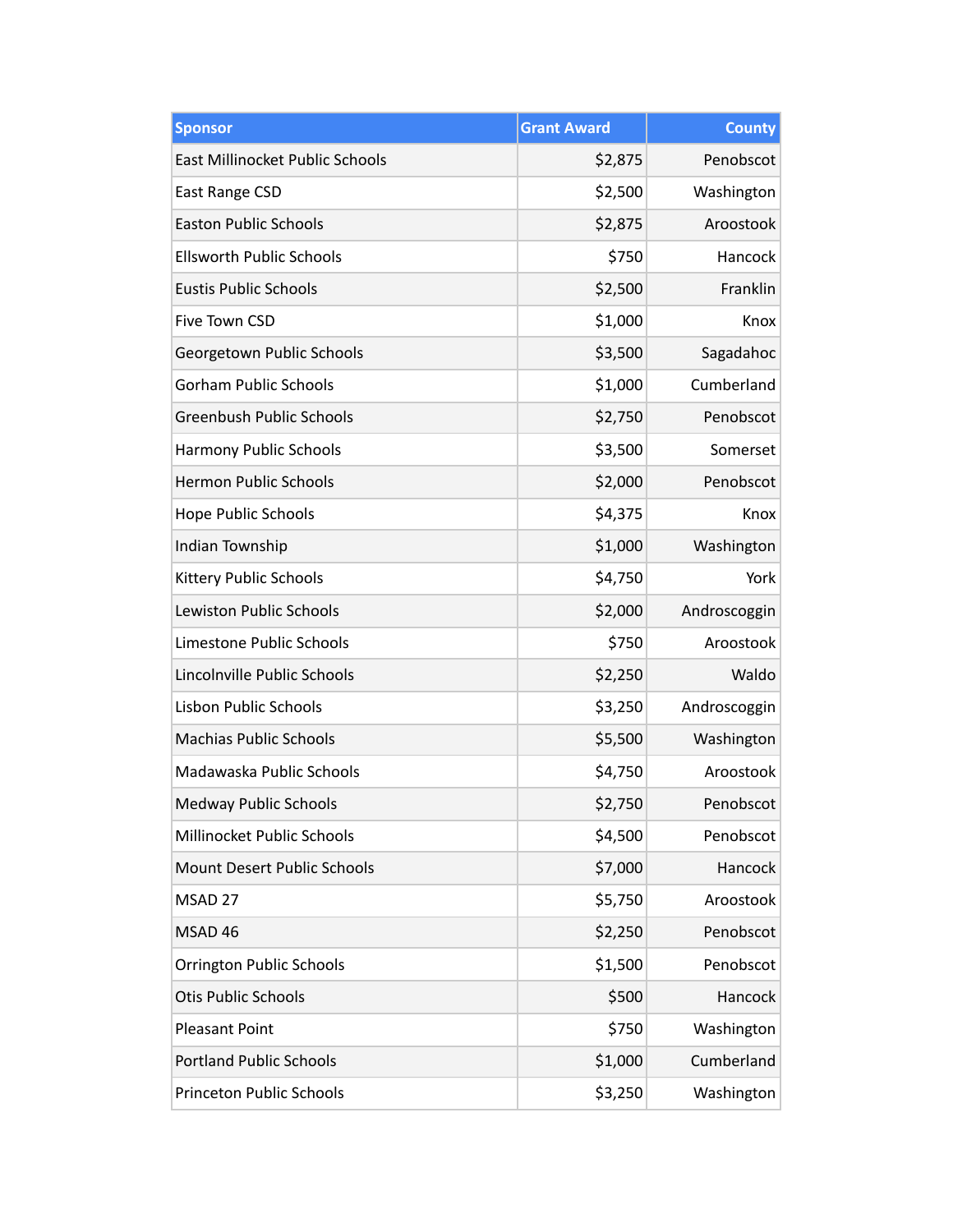| <b>Sponsor</b>        | <b>Grant Award</b> | <b>County</b> |
|-----------------------|--------------------|---------------|
| RSU 01 - LKRSU        | \$1,750            | Sagadahoc     |
| <b>RSU 02</b>         | \$5,875            | Kennebec      |
| RSU 03/MSAD 03        | \$8,000            | Waldo         |
| <b>RSU 04</b>         | \$5,250            | Androscoggin  |
| RSU 06/MSAD 06        | \$5,000            | Cumberland    |
| RSU 08/MSAD 08        | \$750              | Knox          |
| <b>RSU 09</b>         | \$6,500            | Franklin      |
| <b>RSU 10</b>         | \$1,500            | Oxford        |
| RSU 11/MSAD 11        | \$2,250            | Kennebec      |
| <b>RSU 12</b>         | \$4,500            | Kennebec      |
| <b>RSU 13</b>         | \$7,000            | Knox          |
| <b>RSU 14</b>         | \$2,500            | Cumberland    |
| RSU 15/MSAD 15        | \$5,750            | Cumberland    |
| <b>RSU 16</b>         | \$2,500            | Androscoggin  |
| RSU 17/MSAD 17        | \$1,500            | Oxford        |
| <b>RSU 18</b>         | \$7,000            | Kennebec      |
| <b>RSU 19</b>         | \$750              | Penobscot     |
| <b>RSU 20</b>         | \$750              | Waldo         |
| <b>RSU 21</b>         | \$4,000            | York          |
| <b>RSU 22</b>         | \$5,750            | Penobscot     |
| <b>RSU 23</b>         | \$1,500            | York          |
| <b>RSU 24</b>         | \$3,000            | Hancock       |
| <b>RSU 26</b>         | \$1,000            | Penobscot     |
| RSU 29/MSAD 29        | \$5,000            | Aroostook     |
| RSU 30/MSAD 30        | \$2,500            | Penobscot     |
| RSU 31/MSAD 31        | \$4,875            | Penobscot     |
| RSU 33/MSAD 33        | \$3,750            | Androscoggin  |
| <b>RSU 34</b>         | \$8,250            | Penobscot     |
| <b>RSU 35/MSAD 35</b> | \$2,500            | York          |
| <b>RSU 39</b>         | \$4,250            | Aroostook     |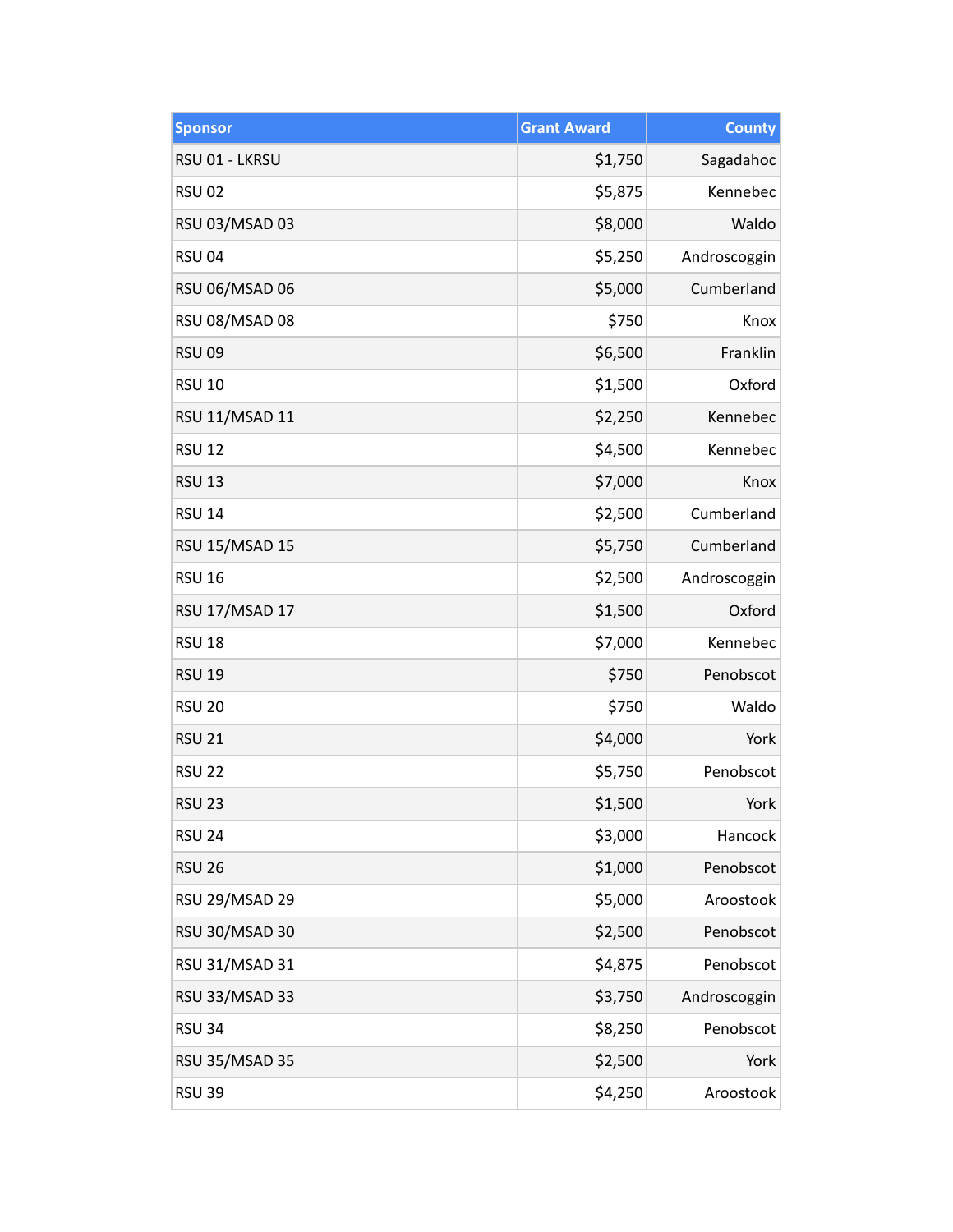| <b>Sponsor</b>        | <b>Grant Award</b> | <b>County</b> |
|-----------------------|--------------------|---------------|
| RSU 40/MSAD 40        | \$2,000            | Knox          |
| RSU 41/MSAD 41        | \$5,000            | Piscataquis   |
| RSU 44/MSAD 44        | \$5,500            | Oxford        |
| RSU 45/MSAD 45        | \$3,750            | Aroostook     |
| RSU 49/MSAD 49        | \$3,500            | Somerset      |
| <b>RSU 52/MSAD 52</b> | \$3,000            | Androscoggin  |
| <b>RSU 53/MSAD 53</b> | \$3,500            | Somerset      |
| <b>RSU 54/MSAD 54</b> | \$9,000            | Somerset      |
| <b>RSU 56</b>         | \$2,000            | Oxford        |
| <b>RSU 57/MSAD 57</b> | \$7,000            | York          |
| RSU 58/MSAD 58        | \$5,750            | Franklin      |
| <b>RSU 59/MSAD 59</b> | \$3,750            | Somerset      |
| RSU 60/MSAD 60        | \$6,000            | York          |
| RSU 61/MSAD 61        | \$9,000            | Washington    |
| RSU 63/MSAD 63        | \$2,500            | Penobscot     |
| RSU 64/MSAD 64        | \$6,500            | Penobscot     |
| <b>RSU 67</b>         | \$3,250            | Penobscot     |
| <b>RSU 70/MSAD 70</b> | \$3,250            | Aroostook     |
| <b>RSU 71</b>         | \$5,750            | Waldo         |
| <b>RSU 72/MSAD 72</b> | \$1,500            | Oxford        |
| <b>RSU 73</b>         | \$6,000            | Androscoggin  |
| RSU 74/MSAD 74        | \$2,000            | Somerset      |
| <b>RSU 75/MSAD 75</b> | \$7,000            | Sagadahoc     |
| <b>RSU 78</b>         | \$3,000            | Franklin      |
| RSU 79/MSAD 01        | \$2,000            | Aroostook     |
| RSU 80/MSAD 04        | \$4,500            | Piscataquis   |
| RSU 83/MSAD 13        | \$4,250            | Somerset      |
| RSU 84/MSAD 14        | \$1,000            | Washington    |
| RSU 86/MSAD 20        | \$3,500            | Aroostook     |
| RSU 87/MSAD 23        | \$3,750            | Penobscot     |